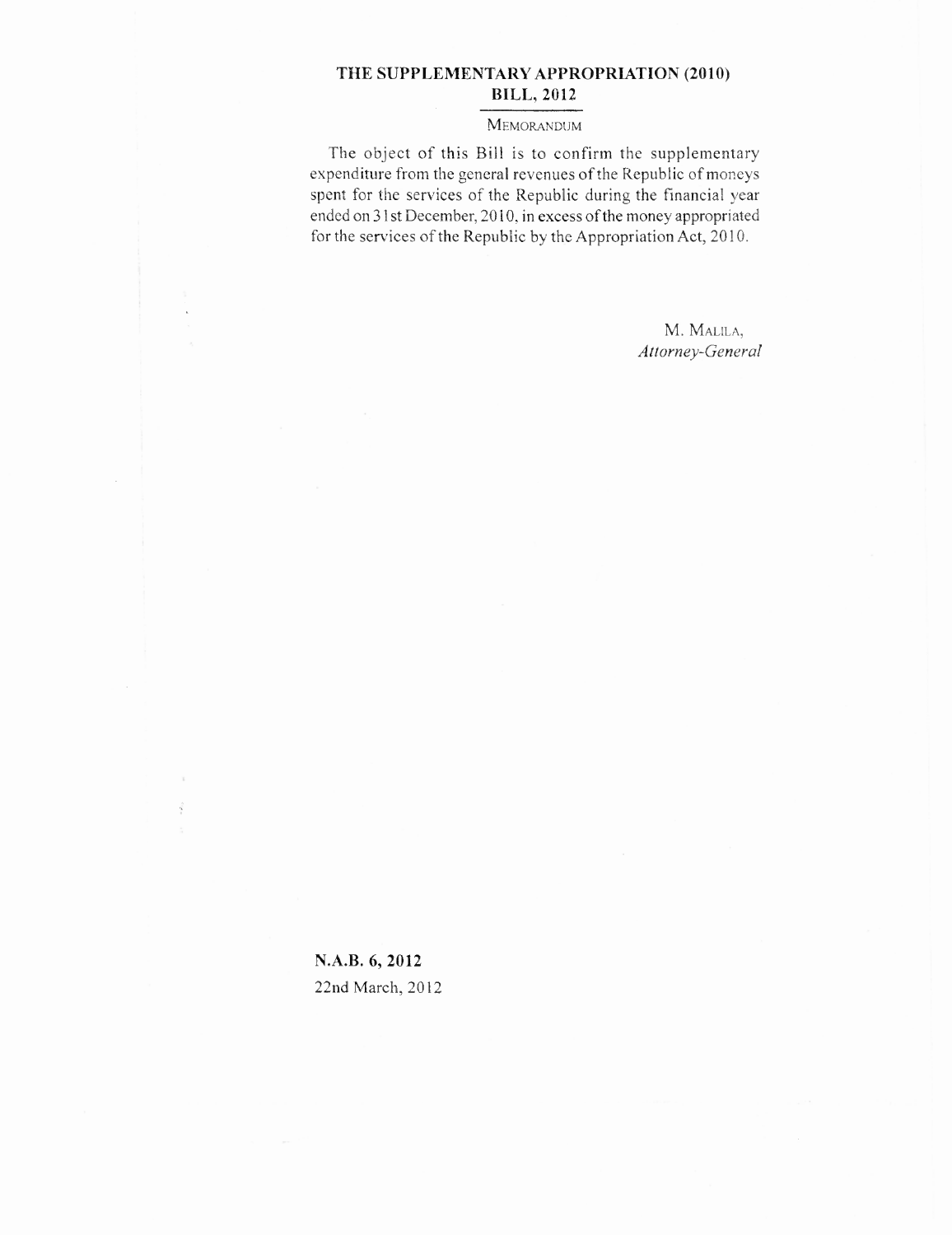# A BILL

#### ENTITLED

**An Act to confirm the supplementary expenditure of moneys aggregating two trillion, four hundred and forty-nine billion, eight hundred and five million , six hundred and sixty-five thousand, eight hundred and thirty-eight kwacha required for the services of the Republic during the financial year ended on 31st December, 2010.**

ENACTED by the Parliament of Zambia. Enactment

(2010) Act, 2012.

1. This Act may be cited as the Supplementary Appropriation Short title

2. On the authority of a warrant issued by the President, it is Supplementary<br>reply confirmed that there we averaged from the cancel revenues appropriation 5 hereby confirmed that there was expended from the general revenues of the Republic, such moneys, indicated in respect of the services of the Republic specified in the third column of the Schedule, being

expenditure in excess of the moneys appropriated for the services

of the Republic by the Appropriation Act, 2010. Act No. 52 of 2010

#### **N.A.B. 6, 2012**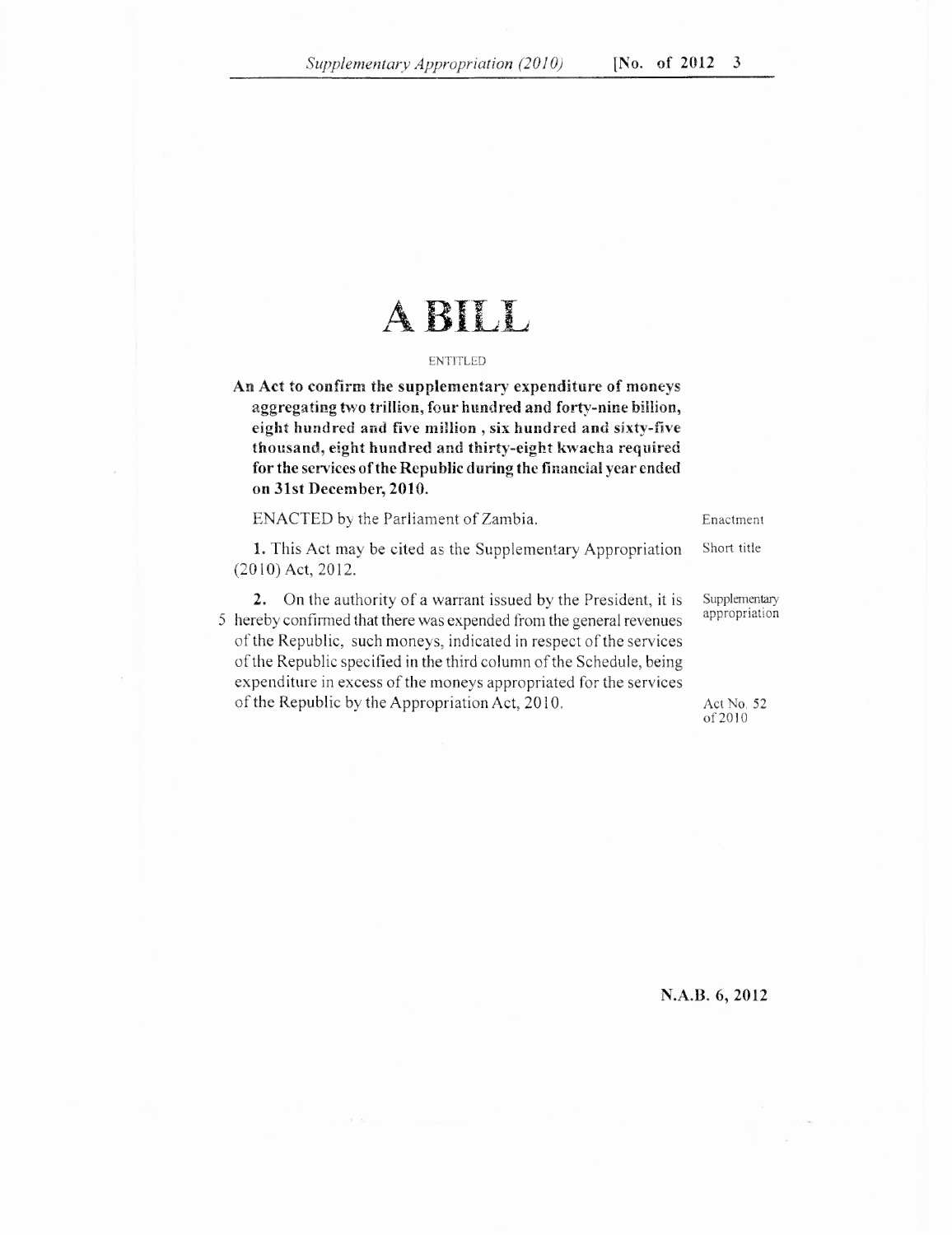| SCHEDULE   |  |
|------------|--|
| $\sqrt{1}$ |  |

| 01<br>Office of the President - State House<br>/01<br>Headquarters<br>Office Of the Vice President<br>02<br>/01<br>Human Resource and Administration<br>/05<br>Disaster Management and Mitigation Department<br>National Assembly<br>03<br>/01<br>Headquarters<br><b>Electoral Commission</b><br>05<br>/01<br>Headquarters<br><b>Public Service Commission</b><br>06<br>/01<br>Headquarters<br>Office of the Auditor General<br>07<br>/01<br>Headquarters<br>08<br>Cabinet Office - Office of the President<br>/01<br>Headquarters<br>09<br>Teaching Service Commission - Office of the President |                 |
|---------------------------------------------------------------------------------------------------------------------------------------------------------------------------------------------------------------------------------------------------------------------------------------------------------------------------------------------------------------------------------------------------------------------------------------------------------------------------------------------------------------------------------------------------------------------------------------------------|-----------------|
|                                                                                                                                                                                                                                                                                                                                                                                                                                                                                                                                                                                                   |                 |
|                                                                                                                                                                                                                                                                                                                                                                                                                                                                                                                                                                                                   | 301,199,190.00  |
|                                                                                                                                                                                                                                                                                                                                                                                                                                                                                                                                                                                                   |                 |
|                                                                                                                                                                                                                                                                                                                                                                                                                                                                                                                                                                                                   | 5,197,539,615   |
|                                                                                                                                                                                                                                                                                                                                                                                                                                                                                                                                                                                                   | 14,583,235,336  |
|                                                                                                                                                                                                                                                                                                                                                                                                                                                                                                                                                                                                   |                 |
|                                                                                                                                                                                                                                                                                                                                                                                                                                                                                                                                                                                                   | 9,498,607,743   |
|                                                                                                                                                                                                                                                                                                                                                                                                                                                                                                                                                                                                   |                 |
|                                                                                                                                                                                                                                                                                                                                                                                                                                                                                                                                                                                                   | 32,180,524,190  |
|                                                                                                                                                                                                                                                                                                                                                                                                                                                                                                                                                                                                   |                 |
|                                                                                                                                                                                                                                                                                                                                                                                                                                                                                                                                                                                                   | 425,532,993     |
|                                                                                                                                                                                                                                                                                                                                                                                                                                                                                                                                                                                                   |                 |
|                                                                                                                                                                                                                                                                                                                                                                                                                                                                                                                                                                                                   | 3,173,873,656   |
|                                                                                                                                                                                                                                                                                                                                                                                                                                                                                                                                                                                                   |                 |
|                                                                                                                                                                                                                                                                                                                                                                                                                                                                                                                                                                                                   | 62,797,900,357  |
|                                                                                                                                                                                                                                                                                                                                                                                                                                                                                                                                                                                                   |                 |
| /01<br>Headquarters                                                                                                                                                                                                                                                                                                                                                                                                                                                                                                                                                                               | 4,900,000       |
| 10<br>Police and Prisons Service Commission                                                                                                                                                                                                                                                                                                                                                                                                                                                                                                                                                       |                 |
| /01<br>Headquarters                                                                                                                                                                                                                                                                                                                                                                                                                                                                                                                                                                               | 279,020,535     |
| 12<br>Commission for Investigations -- Office of the President                                                                                                                                                                                                                                                                                                                                                                                                                                                                                                                                    |                 |
| /01<br>Headquarters                                                                                                                                                                                                                                                                                                                                                                                                                                                                                                                                                                               | 282,929,861     |
| 15<br><b>Ministry of Home Affairs</b>                                                                                                                                                                                                                                                                                                                                                                                                                                                                                                                                                             |                 |
| Prisons and Reformatories<br>/02                                                                                                                                                                                                                                                                                                                                                                                                                                                                                                                                                                  | 1,287,391,261   |
| /06<br>National Registration Department                                                                                                                                                                                                                                                                                                                                                                                                                                                                                                                                                           | 7,948,915,805   |
| /07<br>Drug Enforcement Commission - Headquarters                                                                                                                                                                                                                                                                                                                                                                                                                                                                                                                                                 | 4,790,201,237   |
| 17<br>Ministry of Foreign Affairs                                                                                                                                                                                                                                                                                                                                                                                                                                                                                                                                                                 |                 |
| /01<br>Headquarters                                                                                                                                                                                                                                                                                                                                                                                                                                                                                                                                                                               | 101,360,000     |
| /20<br>Mission Abroad - Stockholm                                                                                                                                                                                                                                                                                                                                                                                                                                                                                                                                                                 | 1,970,116,364   |
| /31<br>Mission Abroad - Berlin                                                                                                                                                                                                                                                                                                                                                                                                                                                                                                                                                                    | 1,325,223,453   |
| /37<br>Mission Abroad — Rome                                                                                                                                                                                                                                                                                                                                                                                                                                                                                                                                                                      | 1,645,690,458   |
| 29<br>Ministry of Local Government and Housing                                                                                                                                                                                                                                                                                                                                                                                                                                                                                                                                                    |                 |
| /08<br>House of Chiefs Department                                                                                                                                                                                                                                                                                                                                                                                                                                                                                                                                                                 | 459,471,137     |
| 37<br>Ministry of Finance and National Planning                                                                                                                                                                                                                                                                                                                                                                                                                                                                                                                                                   |                 |
| /01<br>Human Resources and Administration                                                                                                                                                                                                                                                                                                                                                                                                                                                                                                                                                         | 652,607,041,206 |
| /12<br>National Planning Department                                                                                                                                                                                                                                                                                                                                                                                                                                                                                                                                                               |                 |
| /14<br>National Policy and Programme Implementation Department                                                                                                                                                                                                                                                                                                                                                                                                                                                                                                                                    | 4,294,178,038   |

# *(Section 2)*

N.A.B. 6, 2012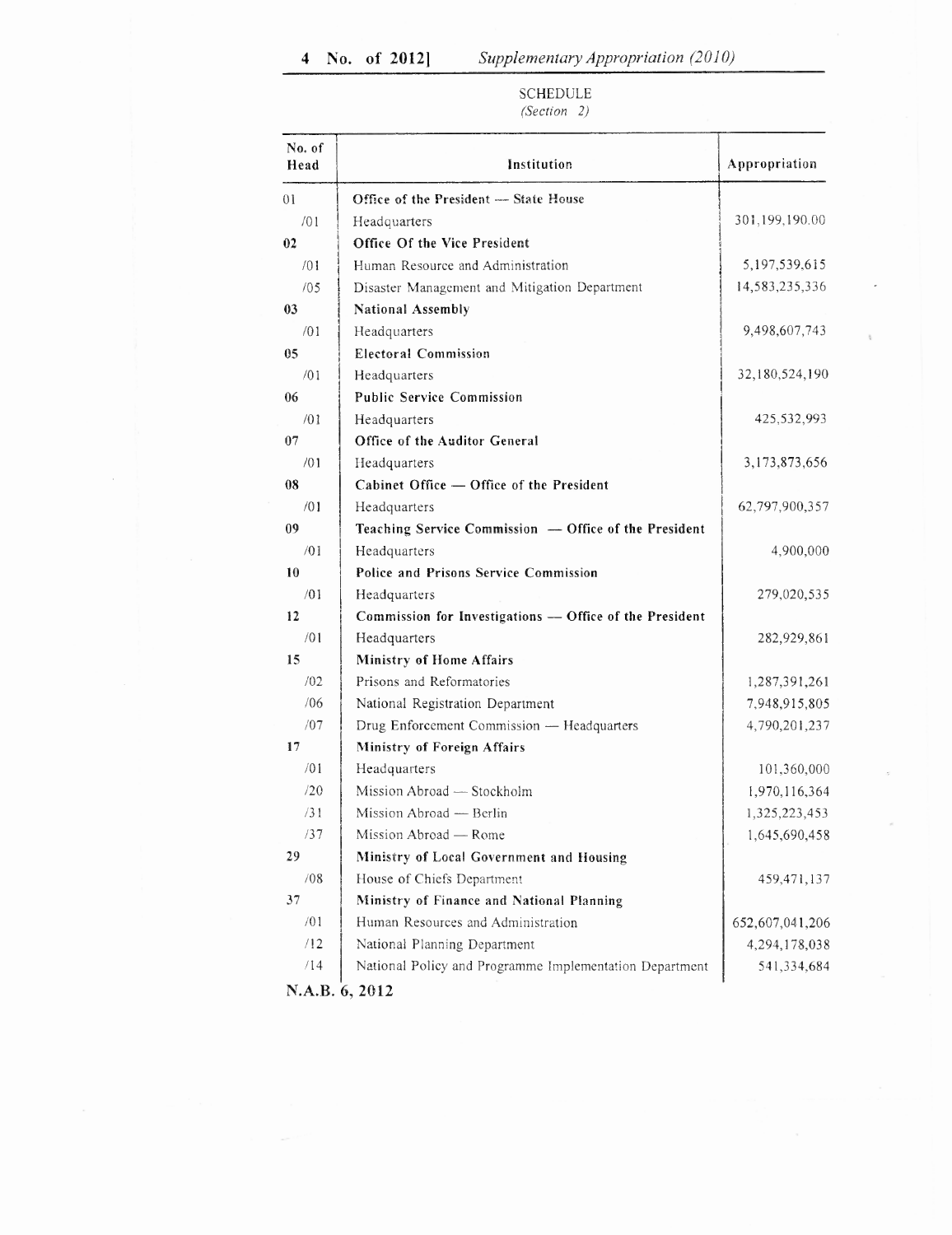# *Supplementary Appropriation (2010)* [No. of 2012 5

| No. of<br>Head | Institution                                                | Appropriation     |
|----------------|------------------------------------------------------------|-------------------|
| 45             | Ministry of Community Development and Social Services      |                   |
| /01            | Headquarters                                               | 1,224,939,195     |
| /02            | Social Welfare Department                                  | 4,474,188,041     |
| 46             | Ministry of Health                                         |                   |
| /01            | Human Resource and Administration                          | 74,116,105,809    |
| /02            | Directorate of Planning and Research                       | 25,305,724,368    |
| /06            | Public Health and Research                                 | 10,177,056,608    |
| /07            | Clinical Care and Diagonistic Services                     | 25,575,475,030    |
| /08            | Technical Support                                          | 37,661,863        |
| 51             | Ministry of Communications and Transport                   |                   |
| /02            | Civil Aviation Department                                  | 15,035,874,556    |
| /04            | Maritime and Inland Waterways Department                   | 4,861,723,151     |
| /05            | Communications Department                                  | 690,241,564       |
| 64             | Ministry of Works and Supply                               |                   |
| /01            | Human Resources and Administration Department              | 5,930,155,767     |
| /02            | Buildings Department                                       | 9,600,823,565     |
| 68             | Ministry of Tourism, Environment and Natural Resources     |                   |
| /01            | Human Resources Department                                 | 914,917,302       |
| 70             | Ministry of Sport, Youth and Child Development             |                   |
| /02            | Sports Department                                          | 8,152,982,318     |
| /03            | Youth Affairs Department                                   | 245,777,068       |
| 77             | Ministry of Defence                                        |                   |
| /09            | Research and Planning                                      | 63, 222, 451, 778 |
| 78             | Zambia Security Intelligence Service - OP                  |                   |
| /01            | Headquarters                                               | 23,700,574,811    |
| 80             | Ministry of Education                                      |                   |
| /02            | Human Resources and Administration                         | 2,317,324,188     |
| 89             | Ministry of Agriculture and Cooperatives                   |                   |
| /01            | Headquarters                                               | 552,836,628.00    |
| /09            | Agribusiness and Marketing Department                      | 1,291,676,253,275 |
| /19            | Central Province-District Agricultural Coordinating Office | 2,094,748,876     |
| 90             | Office of the President-Lusaka Province                    |                   |
| /51            | Provincial Accounting Unit                                 | 218,825,152       |
| 91             | Office of the President - Copperbelt Province              |                   |
| /01            | Headquarters                                               | 259,495,553       |
| /19            | Water Affairs Department                                   | 62,144,460        |
|                |                                                            |                   |

 $\sim$ 

**N.A.B. 6, 2012**

 $\sim$